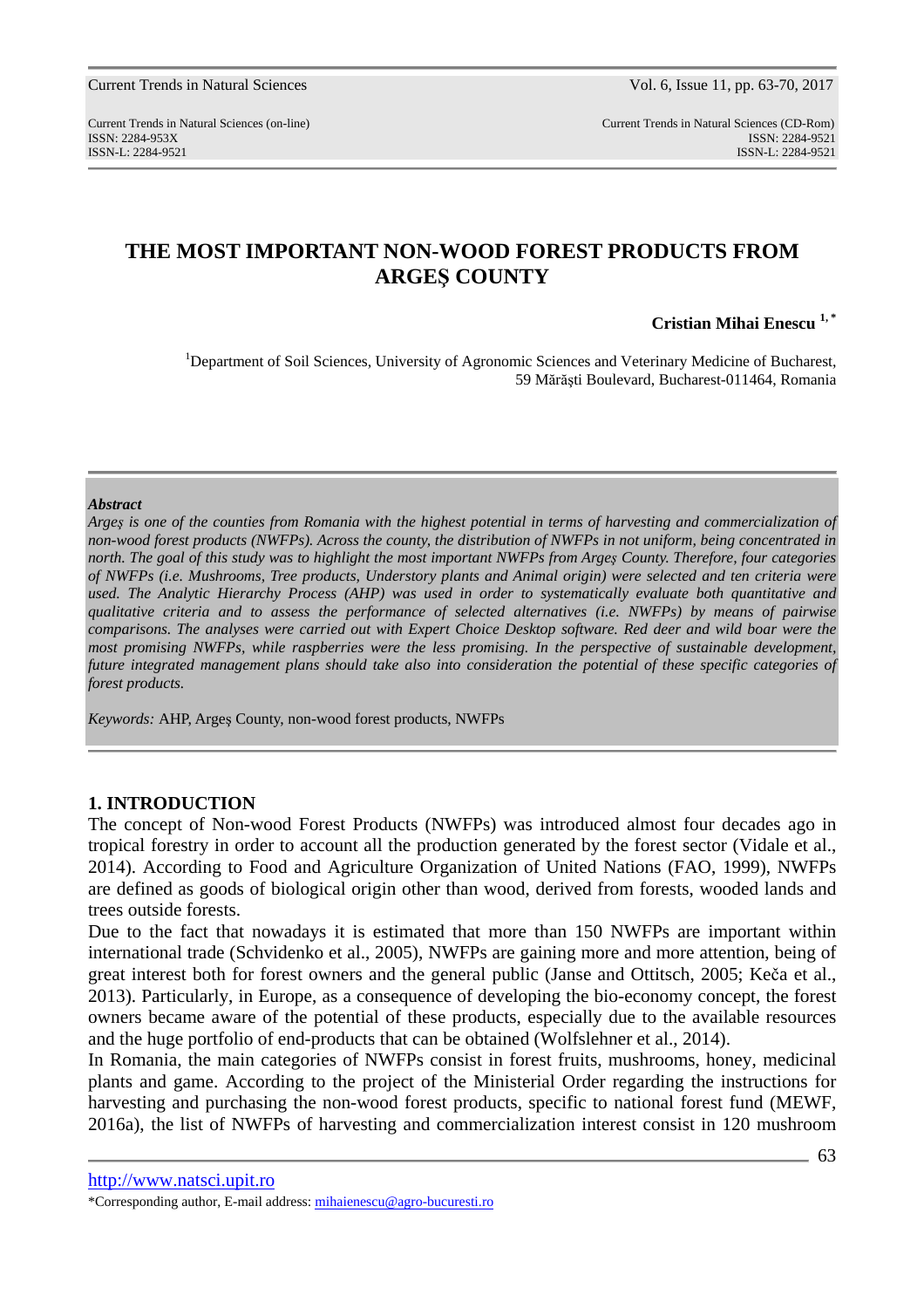species and 171 herbaceous, shrub and tree species. A special category of NWFPs consists in game species. According to Law no. 407/2006, in Romania, hunting is permitted for 18 species of mammals and 39 species of birds.

The aim of this research was to highlight the importance of non-wood forest products in Argeş County.

## **2. MATERIALS AND METHODS**

Argeş County is situated in southern-central part of Romania, in Muntenia region, with the capital city at Piteşti (Figure 1a). Nowadays, the active businesses in the field of agriculture, forestry and fisheries developed in this county represent more than 15% of the total businesses from South Muntenia (Nicolescu, 2015). In the last two decades, several economic activities contributed to the current situation. For example, the timber production almost doubled in 2005, compared with 1995 (Turnock and Laawrence, 2007), and increased by 25% from 2000 to 2010 (Rusu and Cojinovschi, 2014).

The climate is very diverse, with an average annual temperature of  $-2$  °C and an average annual rainfall of 1200-1400 mm in the mountainous region from north of the county to 10 °C and 700 mm in the plain region, in the south. Compared with the situation from 1961-1990, in the 2001-2008 timeframe, both in January and July, the average air temperature in Argeş increased by 1.6 °C (Chitu et al., 2012). The geographical conditions (geographic location, relief, climate, soil) are variable and they cause a corresponding variation in phytocenosis complexes (Mavrodin et al., 2013). The woody vegetation consists in more than 276.000 hectares of forests (NIS, 2016), distributed across the county with the highest share in the north (Figure 1b). Even if Argeş County is ranked in the top seven of the counties with more than 250.000 hectares (Rusu and Cojinovschi, 2014), there is also an estimated area of about 10-20.000 hectares of degraded and unproductive lands (Costea, 2013).



*Figure 1. a) Location of Argeş County (Wikipedia); b) Satellite view of Argeş County (Google Maps)*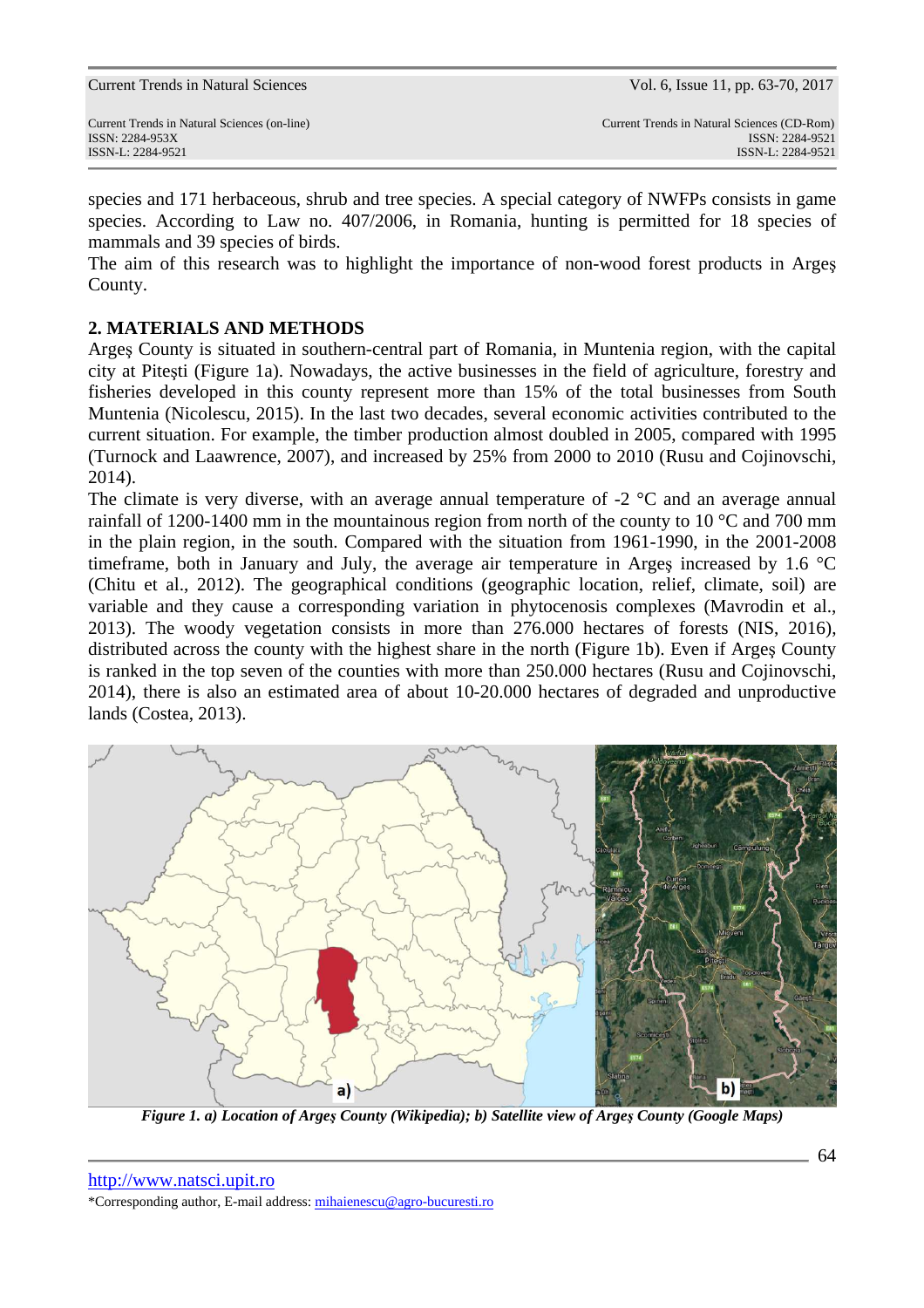Almost half (*i.e.* 117.212 hectares) of the forest fund from Argeş County is managed by Argeş Forestry Department. The rest, *i.e.* approximately 150.000 hectares is managed by private forest districts. The woody flora is dominated by beech (*Fagus sylvatica* L.), sessile oak (*Quercus petraea* (Matt.) Liebl.), Norway spruce (*Picea abies* (L.) H. Karst) and silver fir (*Abies alba* Mill.) in the high hills and mountainous regions and other representatives of genus *Quercus*, namely Hungarian oak (*Q. frainetto* Ten.), Turkey oak (*Q. cerris* L.) and pedunculate oak (*Q. robur* L.), hornbeam (*Carpinus betulus* L.) and black locust (*Robinia pseudoacacia* L.) in the plain regions.

The abundance and variety of the woody vegetation, on one hand, and site conditions, on another hand, determine favorable conditions for several categories of NWFPs, Argeş County being in the top regarding the yearly harvested and commercialized quantities of forest fruits, mushrooms, medicinal plants and game. For example, from the total quantity of forest fruits harvested by National Forest Administration-ROMSILVA in 2016 (NFA-Romsilva, 2017), *i.e.* 2363.7 tons, almost 4% originated from Argeş County, i.e. 91.1 tons (58.3 tons of fruits of dog-rose, 23.9 tons of raspberries and 8.9 tons of blackberries).

According to the same report (NFA-Romsilva, 2017), 47 tons of mushrooms were harvested in 2016 in Argeş County, which represents almost 9% of the total quantity harvested by NFA-Romsilva in 2016. The main mushrooms species consisted in honey fungus (*Armillaria mellea*  (Vahl) Kumm) and penny bun (*Boletus edulis* Bull.). Mushrooms' harvesting seems to be an important activity in this region since the name of 13 localities from Argeş County are linked with the Romanian words "ciuperci" and "bureti" (Dincă et al., 2016).

Also, in the case of the medicinal plants, large quantities were harvested in 2016. From a total of 624.9 tons collected at national level by NFA-Romsilva, 83.6 tons (13.4%) originated from Argeş County (NFA-Romsilva, 2017).

In terms of hunting, in 2016, 7 tons of game meat were commercialized (3.2% of the total quantity harvested by Romsilva (NFA-Romsilva, 2017). The main game species were represented by red deer (*Cervus elaphus* L.) and wild boar (*Sus scrofa* L.). These species occur also in Mozacu, Vlăscuta and Bălăceanca hunting funds, which sum up for more than 1.000 hectares (MEWF, 2016b).

In order to determine the most promising NWFPs for Argeş County, a selection of the most important NWFPs was made based on the above-mentioned data and an Analytic Hierarchy Process (AHP), in various scenarios, was performed. AHP is a multi-criteria decision analysis that was developed more than 40 years ago by Professor Thomas L. Saaty (Saaty, 2008). Within AHP, the decision problem (*i.e.* the aim of this study) is decomposed into a hierarchy sub-problem (*i.e.* the 10 criteria) that can be independently and deeply analyzed (Figure 2).

The next step consist in systematically evaluation of the elements (i.e. the 8 selected NWFPs) by comparing them to each other two at the time, by taking into consideration their impact on an element above them in the constructed hierarchy (i.e. the 10 criteria).

Four NWFPs categories designed in the European project COST Action *FP1203: European Non-Wood Forest Products (NWFPS) Network* were used, namely Mushrooms, Understory plants, Tree products and Animal origin and for each category the most promising two NWFPs were selected.

In order to achieve the goal of this study, the following 10 criteria were taken into consideration: Criterion 1: *Harvesting period* (1: the shortest harvesting period … 8: the longest harvesting period), Criterion 2: *Portfolio of end-products* (1: the smallest number of end-products … 8: the highest number of end-products), Criterion 3: *Harvested quantity by one worker in 8 hours* (1: the

http://www.natsci.upit.ro

<sup>\*</sup>Corresponding author, E-mail address: mihaienescu@agro-bucuresti.ro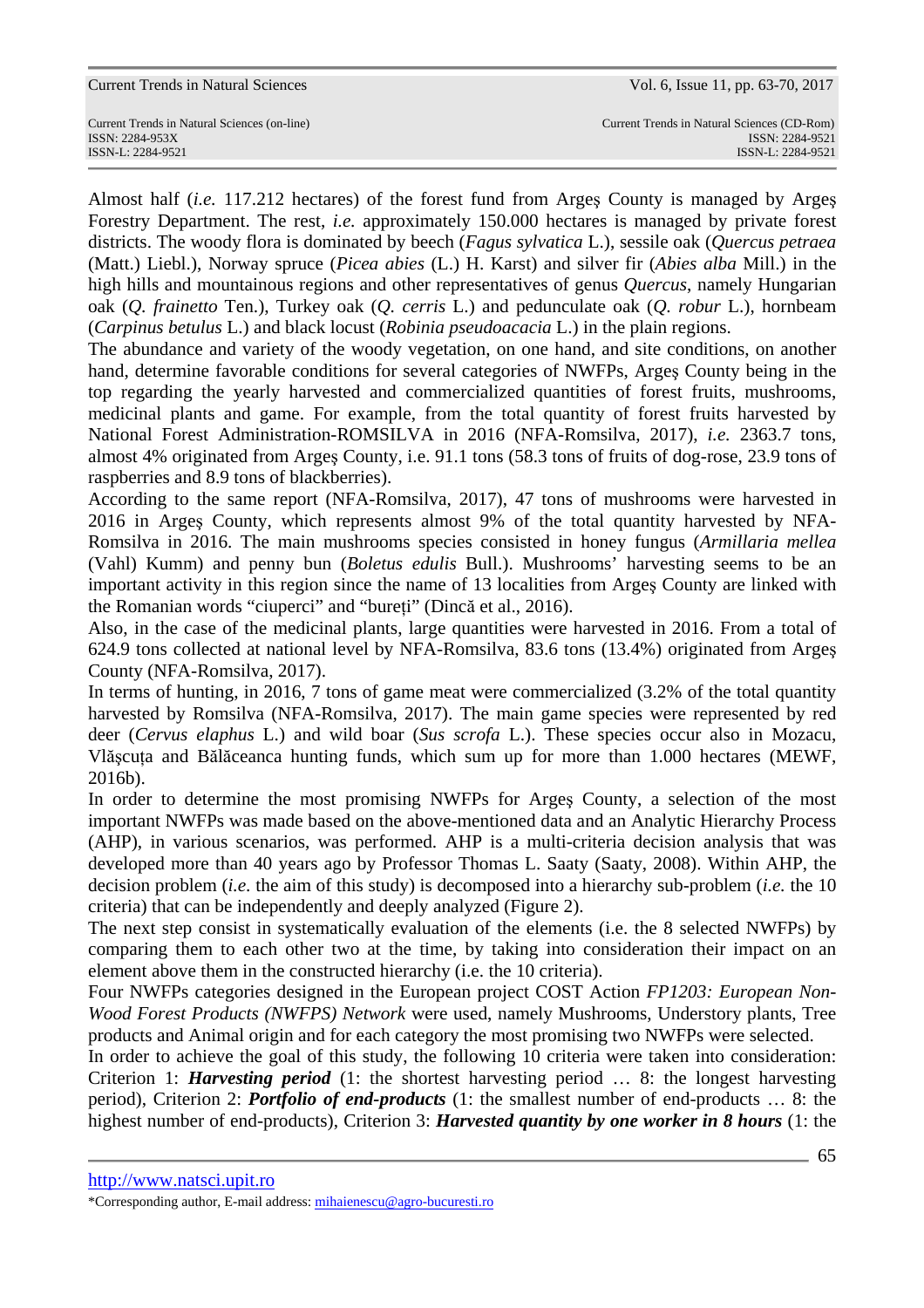lowest quantity … 8: the highest quantity), Criterion 4: *Knowledge for harvesting* (1: the less knowledge necessary … 8: most knowledge necessary), Criterion 5: *Complexity of harvesting process* (1: lowest … 8: highest), Criterion 6: *Distribution range* (1: lowest … 8: highest), Criterion 7: *Market potential* (1: low … 8: high), Criterion 8: *The price of the end-product* (1: lowest … 8: highest), Criterion 9: *Perishability* (1: lowest … 8: highest) and Criterion 10: *Biotic and abiotic threats* (1: the fewest threats … 8: the most threats).



*Figure 2. AHP hierarchy*

The following three scenarios (alternatives) were taken into consideration: Scenario 1: all 10 criteria have equal importance (10%); Scenario 2: Criteria *Market potential*, *The price of the end-product* and *Harvested quantity by one worker in 8 hours* had the highest importance (Figure 4); Scenario 3: Criteria *Harvesting period*, *Perishability* and *Biotic and abiotic threats* had the highest importance (Figure 5). The analyses were conducted by the aid of Expert Choice Desktop (v. 11.5.1683).

## **3. RESULTS AND DISCUSSIONS**

The selected 8 NWFPs, two for each of the four categories are the following: honey fungus (*Armillaria mellea* (Vahl) Kumm) and penny bun (*Boletus edulis* Bull.) for *Mushrooms* category; seeds of Norway spruce (*Picea abies* (L.) H. Karst) and acorns of sessile oak (*Quercus petraea* (Matt.) Liebl.) for *Tree products* category; fruits of dog-rose (*Rosa canina* L.) and raspberry (*Rubus idaeus* L.) for *Understory plants category*; red deer (*Cervus elaphus* L.) and wild boar (*Sus scrofa* L.) for *Animal origin* category. The AHP alternative ranking is present in Table 1.

## **Results in scenario 1**

In the case when all ten criteria had an equal importance/share, the most promising NWFPs for Argeş County were represented by red deed, which recorded a value of 21%, followed by wild boar, with 19.2% and Honey fungus, with 13.4% (Figure 3).

## **Results in scenario 2**

In this scenario, the most promising two NWFPs were the same like in previous case, namely red deer and wild boar. Acorns of sessile oak ranked third, followed by the seeds of Norway spruce (Figure 4).

## **Results in scenario 3**

As in previous two scenarios, red deer and wild boar were placed on the first two positions, while raspberries ranked last (Figure 5).

http://www.natsci.upit.ro

<sup>\*</sup>Corresponding author, E-mail address: mihaienescu@agro-bucuresti.ro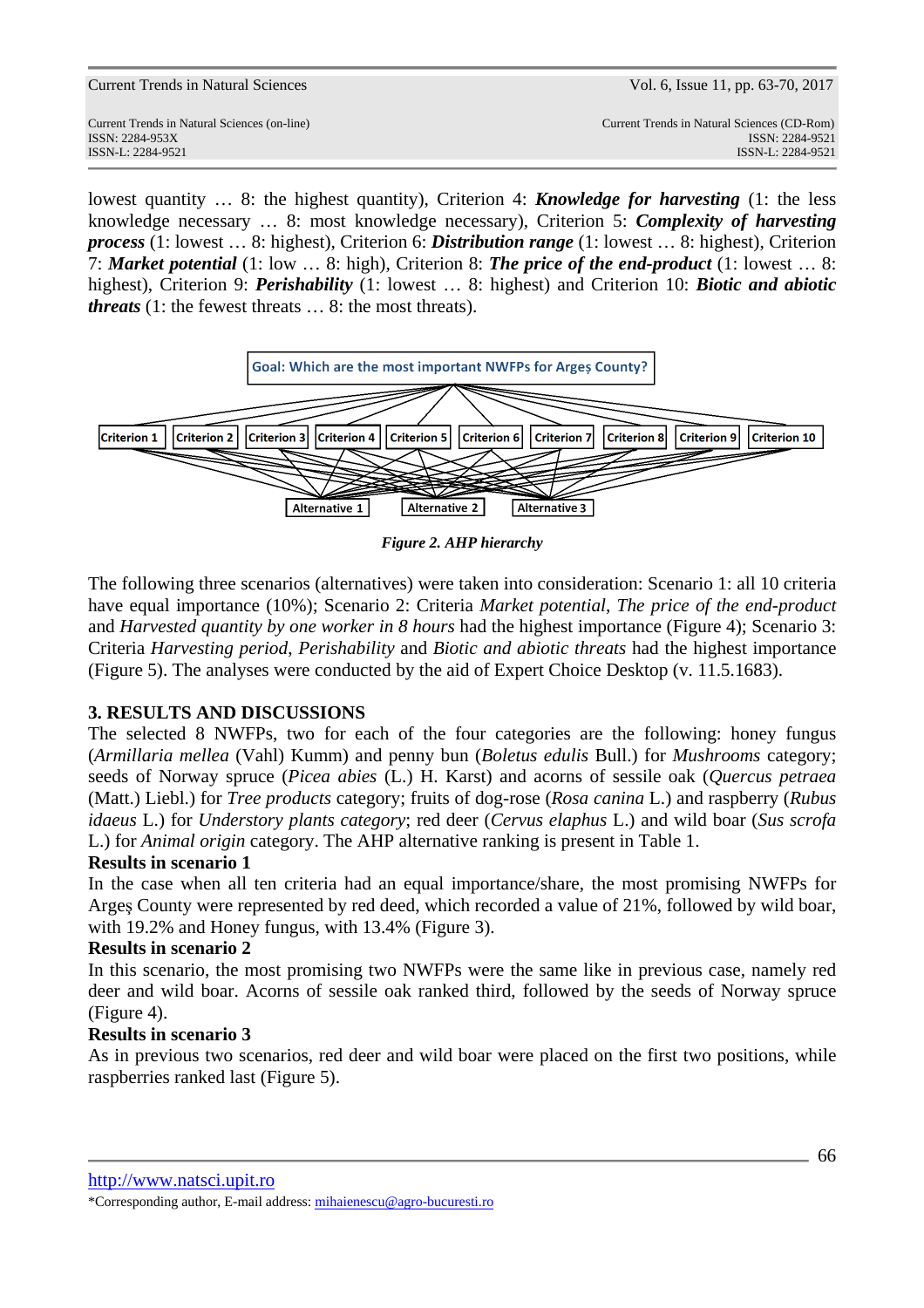ISSN-L: 2284-9521 ISSN-L: 2284-9521

Current Trends in Natural Sciences (on-line) Current Trends in Natural Sciences (CD-Rom) ISSN: 2284-953XISSN: 2284-9521

|                | Mushrooms       |                | were 1, that weether channels<br>Tree products |                                | Understory plants         |                        | Animal origin |              |
|----------------|-----------------|----------------|------------------------------------------------|--------------------------------|---------------------------|------------------------|---------------|--------------|
| Criterion      | Honey<br>fungus | Penny<br>bun   | Seeds of<br>Norway<br>spruce                   | Acorns<br>of<br>sessile<br>oak | Fruits<br>of dog-<br>rose | Fruits of<br>raspberry | Red<br>deer   | Wild<br>boar |
|                | $\overline{2}$  | 3              | 6                                              | 5                              | $\overline{4}$            |                        | 7             | 8            |
| $\overline{2}$ | 6               | 5              |                                                | $\overline{2}$                 | $8\,$                     | 7                      | 4             | 3            |
| 3              | 6               | 5              |                                                | $\overline{2}$                 | $\overline{4}$            | 3                      | 8             | 7            |
| $\overline{4}$ | 8               | 7              | 4                                              | 3                              | $\overline{2}$            |                        | 6             | 5            |
| 5              |                 | $\overline{2}$ | 6                                              | 5                              | $\overline{4}$            | $\overline{3}$         | 8             | 7            |
| 6              | 8               | 6              |                                                | $\overline{2}$                 | 5                         | $\overline{4}$         | 3             |              |
| 7              |                 | $\overline{2}$ | 6                                              | 7                              | $\overline{4}$            | 3                      | 8             | 5            |
| 8              |                 | 2              | 5                                              | 6                              | $\overline{4}$            | 3                      | 8             | $\tau$       |
| 9              | 6               | 5              |                                                | $\overline{2}$                 | 3                         | $\overline{4}$         | 7             | 8            |
| 10             | 5               | 6              | 7                                              | 8                              |                           | 2                      | 3             | 4            |

#### *Table 1. AHP alternative ranking*



http://www.natsci.upit.ro \*Corresponding author, E-mail address: mihaienescu@agro-bucuresti.ro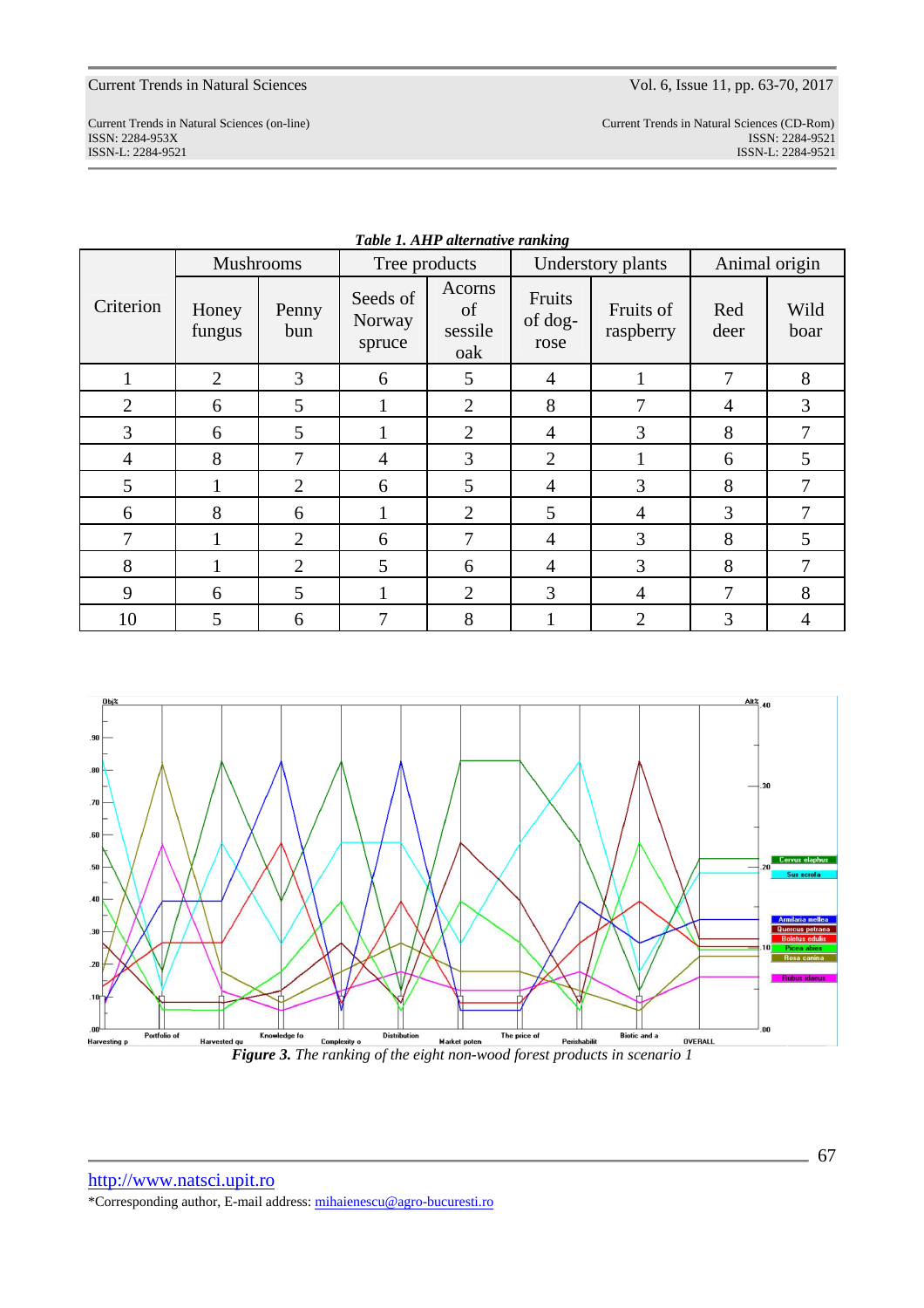Current Trends in Natural Sciences (on-line) Current Trends in Natural Sciences (CD-Rom) ISSN: 2284-953XISSN: 2284-9521 ISSN-L: 2284-9521 ISSN-L: 2284-9521

Facilitator: Dynamic Sensitivity for nodes below -- Goal: Which are the most important NWFPs for Arges County?



*Figure 4. The ranking of the eight non-wood forest products in scenario 2*

Facilitator: Dynamic Sensitivity for nodes below -- Goal: Which are the most important NWFPs for Arges County?

File Options Tools Window

| 国際国文<br>台图案                                      |                        |  |  |  |  |  |
|--------------------------------------------------|------------------------|--|--|--|--|--|
| 38.0% Harvesting period                          | 11.0% Armilaria mellea |  |  |  |  |  |
|                                                  |                        |  |  |  |  |  |
| 3.4% Portfolio of end-products                   | 9.2% Boletus edulis    |  |  |  |  |  |
|                                                  |                        |  |  |  |  |  |
| 4.3% Harvested quantity by one worker in 8 hours | 11.7% Picea abies      |  |  |  |  |  |
|                                                  |                        |  |  |  |  |  |
| 5.9% Knowledge for harvesting                    | 11.4% Quercus petraea  |  |  |  |  |  |
|                                                  |                        |  |  |  |  |  |
| 4.6% Complexity of harvesting process            | 7.3% Rosa canina       |  |  |  |  |  |
|                                                  |                        |  |  |  |  |  |
| 9.4% Distribution range                          | 4.7% Rubus idaeus      |  |  |  |  |  |
|                                                  |                        |  |  |  |  |  |
| 5.2% Market potential                            | 20.1% Cervus elaphus   |  |  |  |  |  |
| 5.4% The price of the end-product                | 24.5% Sus scrofa       |  |  |  |  |  |
|                                                  |                        |  |  |  |  |  |
| 13.0% Perishability                              |                        |  |  |  |  |  |
|                                                  |                        |  |  |  |  |  |
| 10.8% Biotic and abiotic threats                 |                        |  |  |  |  |  |
|                                                  |                        |  |  |  |  |  |
|                                                  |                        |  |  |  |  |  |
|                                                  |                        |  |  |  |  |  |

*Figure 5. The ranking of the eight non-wood forest products in scenario 3*

The completed results in the case of the three scenarios are given in Table 2. The most promising two NWFPs were red deer and wild boar (mainly meat).

http://www.natsci.upit.ro

<sup>\*</sup>Corresponding author, E-mail address: mihaienescu@agro-bucuresti.ro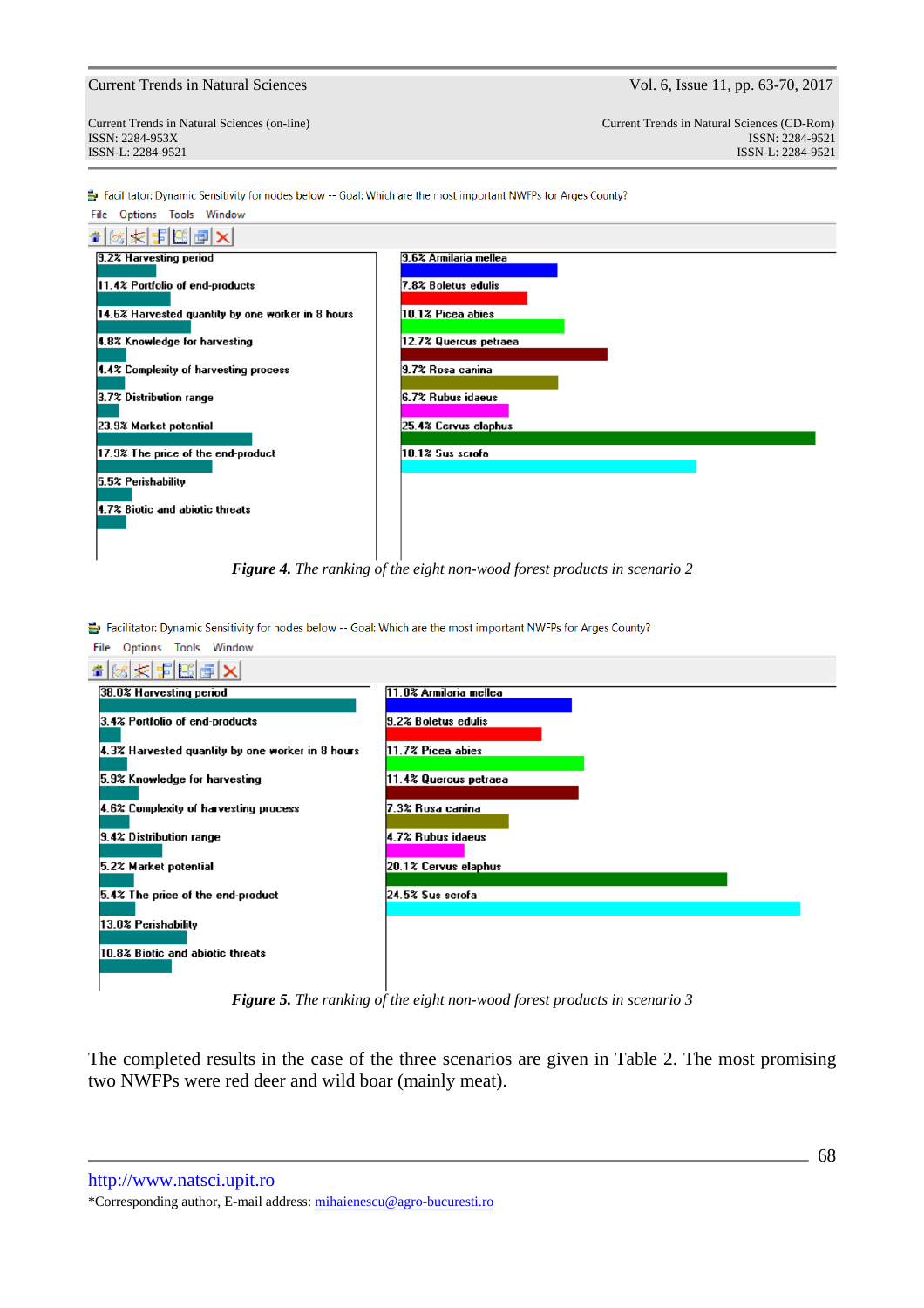| <b>NWFPs</b>                 | <b>Scenario</b> |  |  |  |  |  |  |
|------------------------------|-----------------|--|--|--|--|--|--|
|                              |                 |  |  |  |  |  |  |
| Armilaria mellea             |                 |  |  |  |  |  |  |
| Boletus edulis               |                 |  |  |  |  |  |  |
| <i>Picea abies</i> (seeds)   |                 |  |  |  |  |  |  |
| Quercus petraea (acorns)     |                 |  |  |  |  |  |  |
| Rosa canina (fruits)         |                 |  |  |  |  |  |  |
| <i>Rubus idaeus</i> (fruits) |                 |  |  |  |  |  |  |
| Cervus elaphus (mainly meat) |                 |  |  |  |  |  |  |
| Sus scrofa (mainly meat)     |                 |  |  |  |  |  |  |

*Table 2. Ranking of selected NWFPs in the case of the three scenarios*

## **4. CONCLUSIONS**

### **Conclusions based on the data collected from national reports and other papers**

The diversity of non-wood forest products in Argeş County is high. Even so, the quantities harvested and commercialized decreased in recent years.

At regional level, like the case of Argeş County, little importance is given to the analyzing of the situation of these products and their potential.

In the perspective of decreasing the pressure on wood harvesting, forest owners and forest managers should take into account the potential of NWFPs as revenue. Special attention should be given to the NWFPs that have a broad distribution range, a high potential and also a large variety of endproducts.

### **Conclusions regarding the AHP results**

Red deer and wild boar (mainly meat) were the most promising non-wood forest products for Argeş County when all the 10 selected criteria received an equal importance. In other words, in the context of the selected 10 criteria, these products represent the main NWFPs on which forest owners and forest managers should focus their management plans and measures more in the future.

The raspberries were the lowest ranked NWFPs, which is easily explained mainly due to their more limited distribution range and a higher degree of perishability compared with the other non-wood forest products selected in this study.

## **General conclusions**

In the current context of forest management in Romania, mainly characterized by wood-harvesting management goals and the difficulty to have a more or less homogenous approach, since there are more than 800.000 forest owners, at a small-scale the harvesting of NWFPs it is expected to increase. Also, since a large number of forest owners who have their forests included in several categories of protected areas, hence they have restrictions in terms of wood harvesting, they could find the commercialization of NWFPs as a sustainable solution. By doing this, the forest owners and forest managers will have benefits and the conservation of the forest ecosystems will be guaranteed.

http://www.natsci.upit.ro

<sup>\*</sup>Corresponding author, E-mail address: mihaienescu@agro-bucuresti.ro